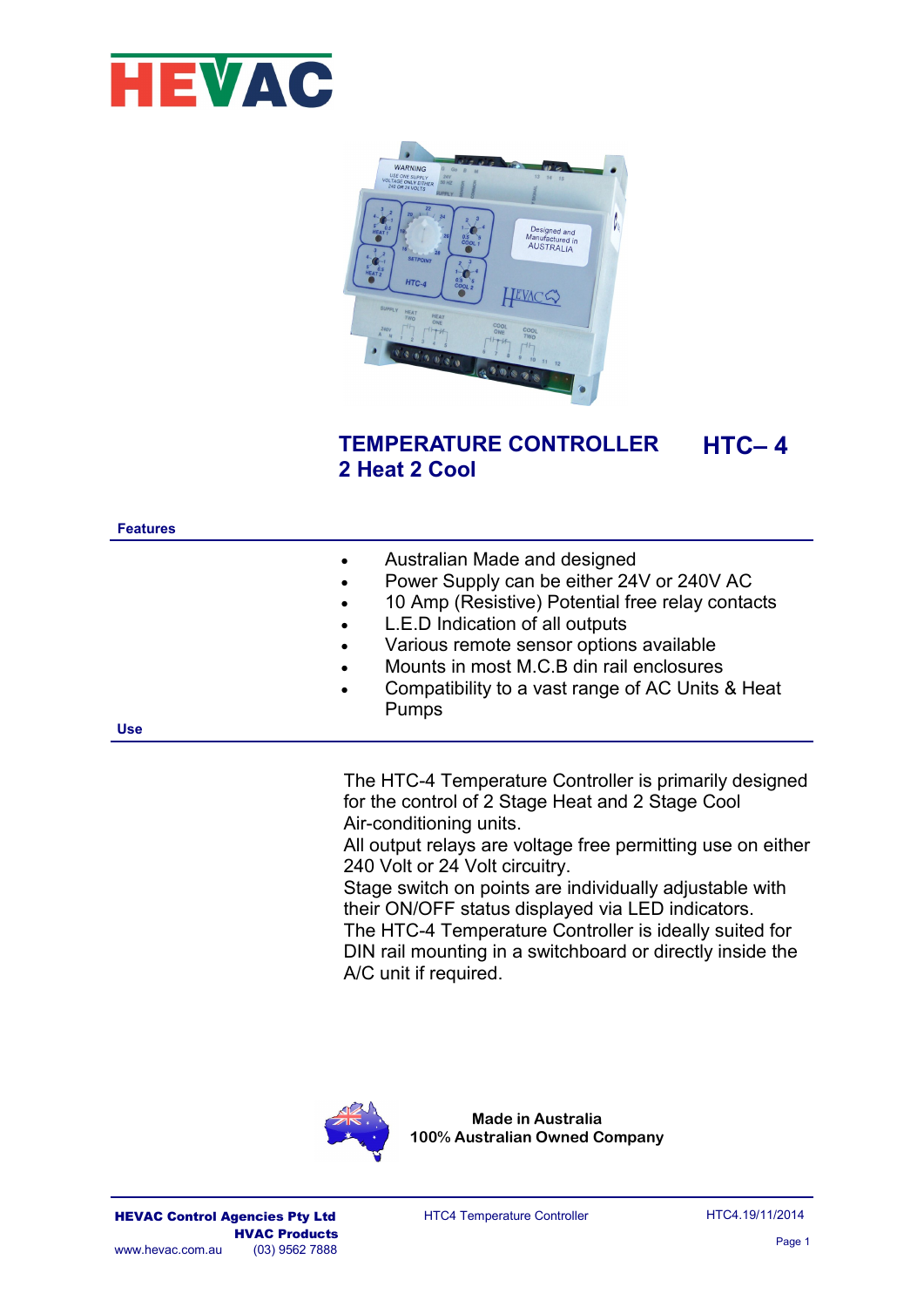

| <b>Operating Voltage</b>            | 24 Volts AC or 240 Volts AC |  |  |  |  |  |
|-------------------------------------|-----------------------------|--|--|--|--|--|
| Power Consumption                   |                             |  |  |  |  |  |
| At 240 Volts                        | 7 VA                        |  |  |  |  |  |
| At 24 Volts                         | 1 VA                        |  |  |  |  |  |
| Switching Capacity of Relays        |                             |  |  |  |  |  |
| Voltage                             | AC 0250 Volts               |  |  |  |  |  |
| Current                             | 10(3) A                     |  |  |  |  |  |
| <b>Setpoint Setting Range</b>       | 1628 oC                     |  |  |  |  |  |
| <b>Stage Start Point Adjustment</b> | 0.55.0 oC (From Setpoint)   |  |  |  |  |  |
| Switching Differential Stage 1      | 0.3 oC (NON Adjustable)     |  |  |  |  |  |
| Switching Differential Stage 2      | 0.7 oC (NON Adjustable)     |  |  |  |  |  |
| Output Indication                   |                             |  |  |  |  |  |
| Heating                             | 2 x Red LED's               |  |  |  |  |  |
| Cooling                             | 2 x Green LED's             |  |  |  |  |  |
| Operation                           |                             |  |  |  |  |  |
| <b>Ambient Temperature</b>          | 0450C                       |  |  |  |  |  |
| Humidity                            | < 85 % RH (Non Condensing)  |  |  |  |  |  |
| Storage and Transport               |                             |  |  |  |  |  |
| <b>Ambient Temperature</b>          | $-5650C$                    |  |  |  |  |  |
| Humidity                            | < 90 % RH (Non Condensing)  |  |  |  |  |  |
| C-tick                              | N10842                      |  |  |  |  |  |
| Including Packaging                 | 470 grams                   |  |  |  |  |  |
| Colour                              | Grey                        |  |  |  |  |  |
| Material                            | ABS POLYCARB                |  |  |  |  |  |
| <b>UV Stabilised</b>                | <b>YES</b>                  |  |  |  |  |  |
| <b>Fire Retardant</b>               | <b>YES</b>                  |  |  |  |  |  |
| Size                                | L105mm x W105mm x D60mm     |  |  |  |  |  |
| <b>Mounting Method</b>              | 35mm Din Rail Mountable     |  |  |  |  |  |
|                                     |                             |  |  |  |  |  |

HTC4 Temperature Controller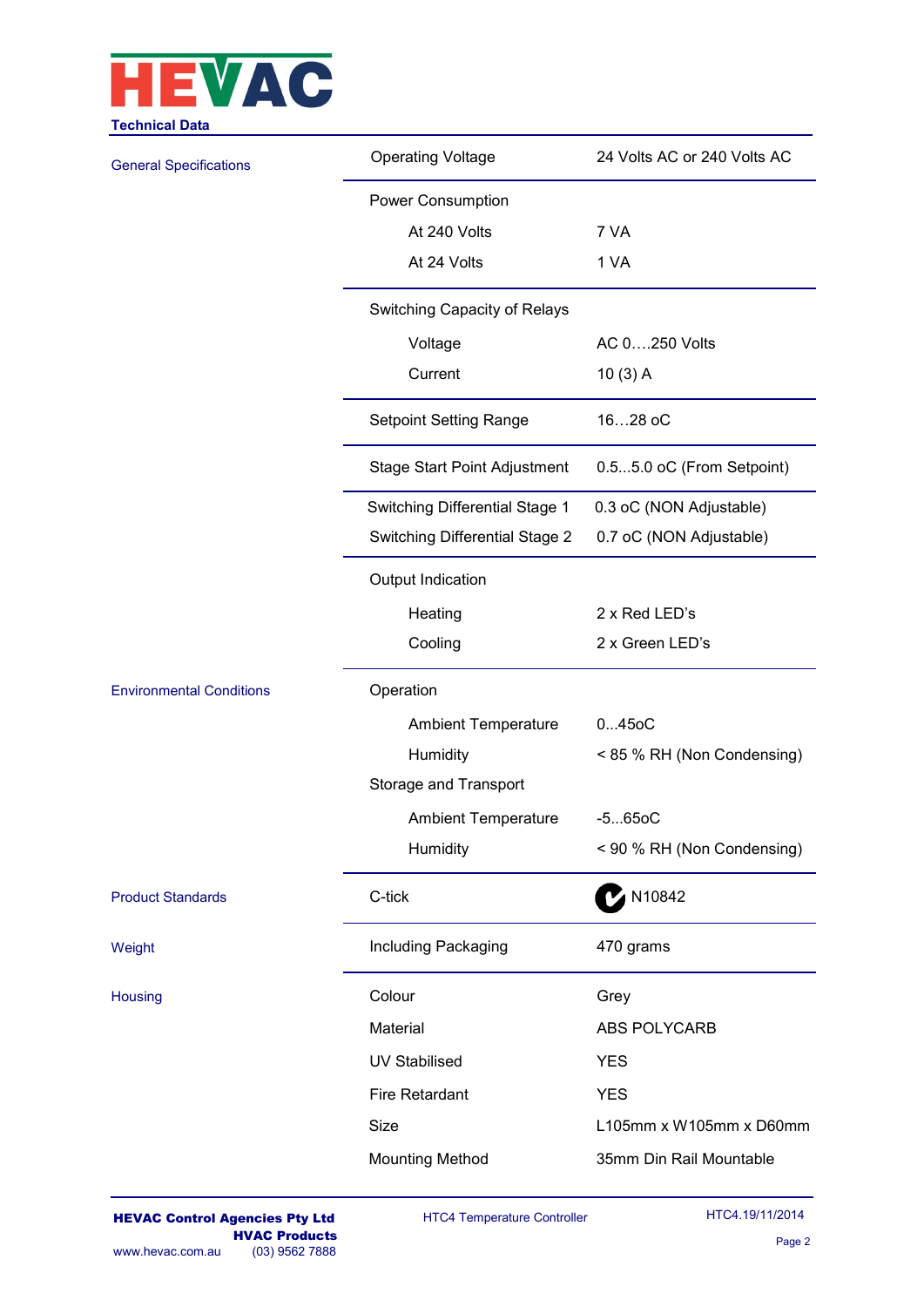

### **Terminal Designations**

| G                                              | Go |  |  |  |  |   |   |  |  |
|------------------------------------------------|----|--|--|--|--|---|---|--|--|
| CDDL2<br>HEAT2<br>HEAT RVC<br>COOL RVH<br>- IV |    |  |  |  |  |   |   |  |  |
|                                                |    |  |  |  |  | 5 | А |  |  |

- G 24 Volt AC Supply Active
- Go 24 Volt AC Supply Ground Reference
- B Sensor Input
- M Sensor Input Common
- 13 Y Signal Output (For HRC Slave Relay ONLY)
- A 240 Volt AC Supply Active
- N 240 Volt AC Supply Neutral
- 1 Heating Stage 2 Common
- 2 Heating Stage 2 Output
- 3 Heating Stage 1 Output
- 4 Heating Stage 1 & R/V for Cool Common
- 5 Reversing Valve for Cool Output
- 6 Cooling Stage 1 Output
- 7 Cooling Stage 1 & R/V for Heat Common
- 8 Reversing Valve for Heat Output
- 9 Cooling Stage 2 Common
- 10 Cooling Stage 2 Output



Typical for Heat/Cool type Air-conditioning Units

#### HEVAC Control Agencies Pty Ltd **HVAC Products**<br>(03) 9562 7888 www.hevac.com.au

# **Application Example (1)**